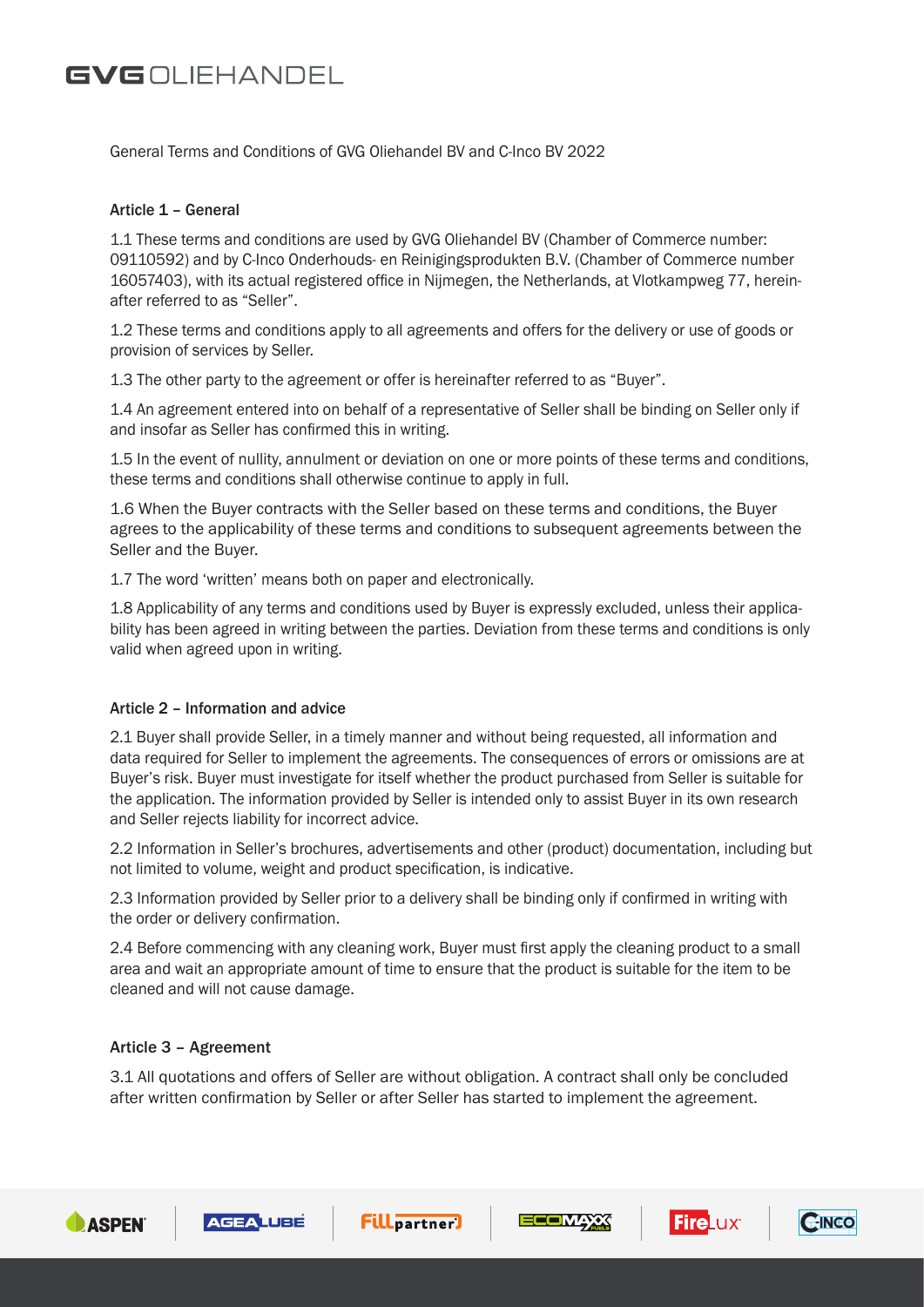3.2 Deviations from, or amendments and/or supplements to, an agreement are valid only if confirmed in writing.

### Article 4 – Prices and payment

4.1 Unless otherwise indicated, Seller's prices are exclusive of VAT, duties, levies and taxes.

4.2 If a relevant increase in purchase price, costs, taxes or levies of more than 2% occurs after an offer or agreement, but before delivery, Seller can adjust its price proportionately.

4.3 Payment is due immediately after an order is placed. Seller shall be entitled to demand advance payment or security for payment during an agreed upon payment period, as well as in the event of a guaranteed latest delivery date, and to suspend its delivery until such time as it has obtained such security.

4.4 All products will be delivered subject to ownership by Seller until payment has been made.

4.5 Buyer shall not be entitled to suspend any of its own obligations. Any right of set-off by Buyer is excluded.

4.6 In the event of late payment by Buyer, Buyer shall owe contractual compound interest of 1% per month.

### Article 5 – Delivery

5.1 The delivery time quoted by Seller is indicative, unless a guarantee has been given in writing for a latest delivery date and payment has been made in full.

5.2 Even with a guaranteed latest delivery date, the reservation of undisturbed, transport and timely delivery by suppliers applies.

5.3 Exceeding the delivery time or guaranteed latest delivery date does not immediately entitle Buyer to dissolve the agreement, but only after a written notice of default with a term of at least fifteen days.

5.4 Exceeding the delivery time does not entitle Buyer to compensation.

5.5 Goods not retrieved by Buyer after the expiry of the delivery period shall remain at Buyer's disposal and shall be stored by Seller at Buyer's expense and risk. Storage costs are costs of external storage lots, or internal costs of 1% of the selling price per day.

5.6 Delivery shall be made based on delivery condition Ex Works at Seller's location according to the Incoterms in force on the date of delivery, unless Seller has confirmed in writing another delivery location desired by Buyer.

5.7 If Seller delivers the goods to a delivery location desired by Buyer, Seller shall organise such transportation at Buyer's expense and risk. Even in the event of damage or total loss in connection with transportation, Buyer shall be required to pay the purchase price and Buyer can insure itself against the risk of transportation damage if necessary. The transport obligation applies only to the place that can be reasonably reached by the means of transport. Buyer must carry out further transport and unloading without delay at Buyer's own expense and risk.

### Article 6 – Intellectual property

6.1 By taking delivery of the goods, Buyer declares that it is familiar with the intellectual property rights









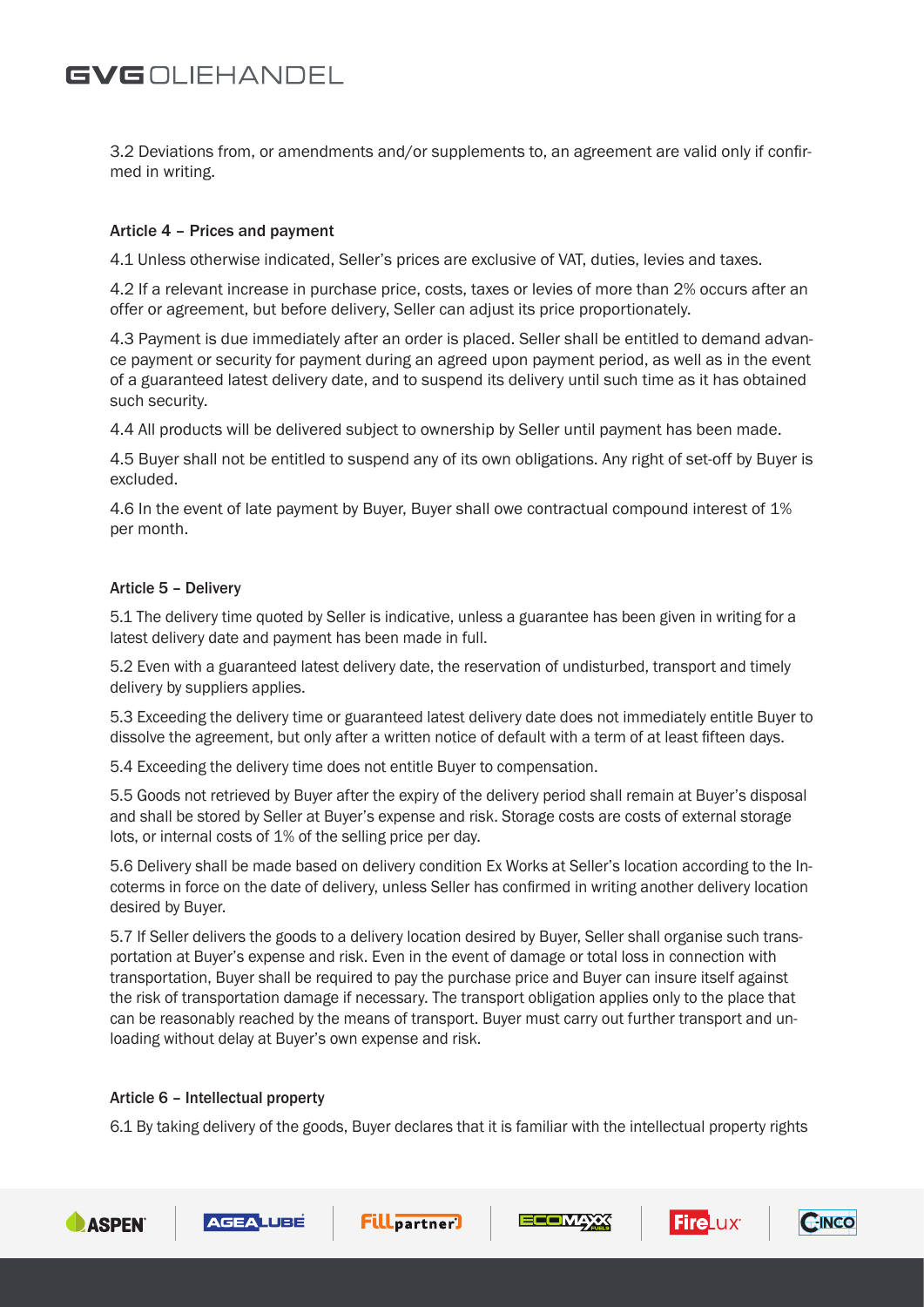– such as trademark rights – used by Seller and will respect those rights and indemnify Seller against any damage and (legal) costs due to infringement by Buyer. Buyer shall immediately notify Seller of any potential breach.

6.2 Buyer shall offer the goods exclusively under the rights of intellectual property established by Seller and require from its buyer, by way of a perpetual clause, that the goods may be resold exclusively under those rights of intellectual property.

### Article 7 – Rental and loan

7.1 If Seller makes goods available for use by Buyer, such as on loan or for hire, Buyer must immediately check their condition upon receipt and report any defects in writing. If defects are not reported upon receipt, the goods will be assumed to have been in good condition.

7.2 The use by Buyer of goods made available by Seller shall be at the full risk of Buyer. Buyer must have the items made available to them insured and maintained by a competent expert. All damages and costs of insurance, use and maintenance shall be borne by Buyer.

7.3 After the end of the agreed upon period of use, or at the first request of Seller, Buyer shall immediately deliver the goods to Seller's location, clean, properly maintained and empty, at its own risk and expense.

### Article 8 – Complaints

8.1 Buyer is required to check the delivered goods immediately upon or after delivery. Any complaints by Buyer regarding the quantity of the goods delivered must be submitted to Seller in writing immediately upon receipt.

8.2 Buyer must report other complaints in writing as soon as possible under penalty of forfeiture of rights, in any case within eight days of receipt, but in any case within eight days of discovery of a defect or damage that may be related to the delivered product or service.

### Article 9 – Liability of Seller

9.1 Buyer is fully responsible for the soundness and safety of its own goods.

9.2 Buyer itself is fully responsible for the proper use and suitable application of the products purchased from Seller.

9.3 Seller is not liable for damages that are directly or indirectly related to the use of alternative or biological fuels, irrespective of whether such fuels are added or pure biological fuels are supplied. Buyer must bring such claims directly against the trademark owner.

9.4 Seller's liability for any shortcomings in the delivery of goods or services shall be limited to the fulfilment of the contract and the guarantee obligations issued in writing.

9.5 Any liability for indirect damage such as loss of turnover and other consequential damage is excluded.

9.6 Except in the case of intent or deliberate recklessness, Seller will never be liable towards Buyer for any damage and on any grounds whatsoever. Intentional or deliberate recklessness in the foregoing sentence shall only include intentional or deliberate recklessness on the part of Seller itself or its bodies and/or Seller's managers.